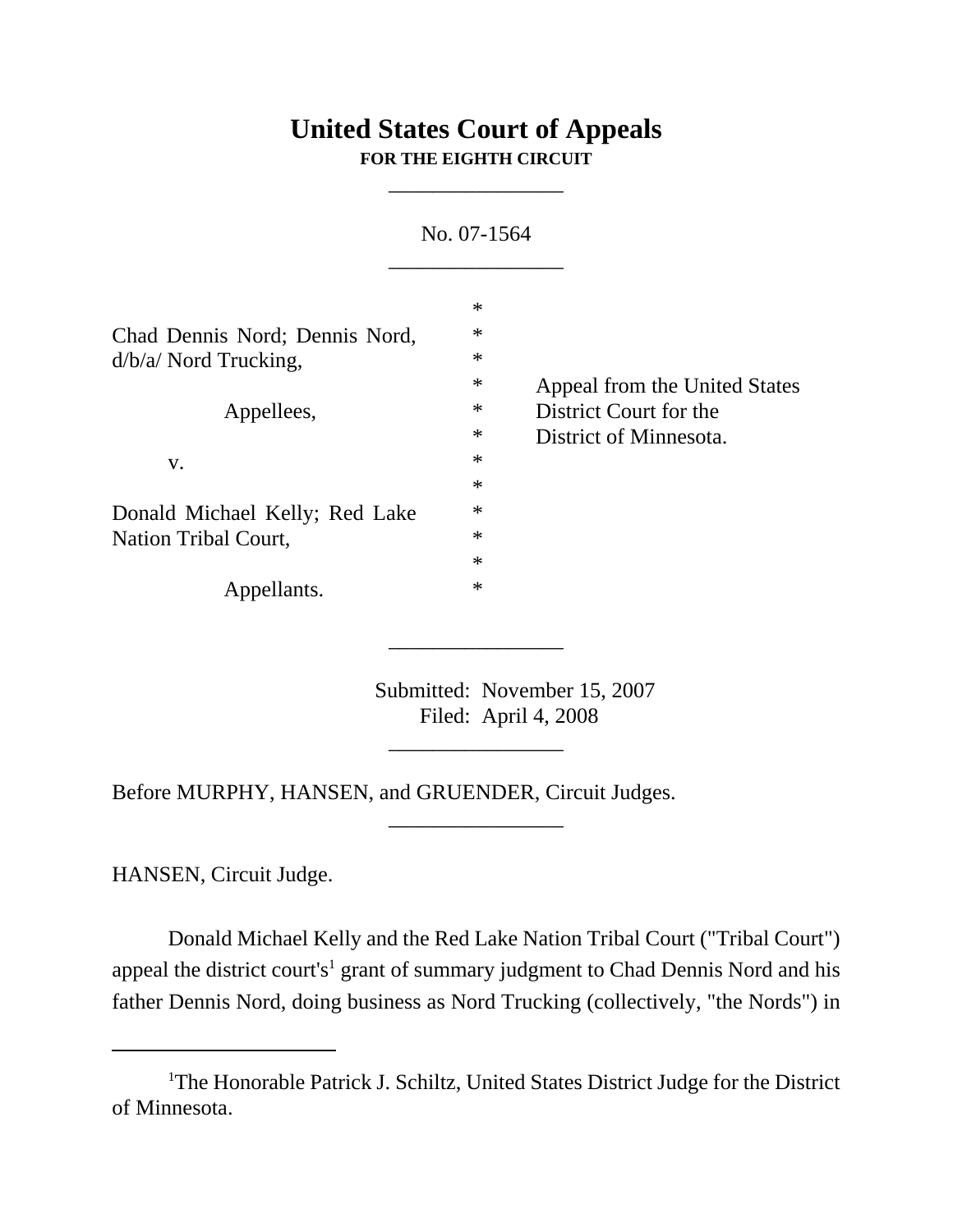this declaratory judgment action. The district court determined that the Tribal Court lacked jurisdiction over a suit against a non-Indian, nonmember of the Tribe arising from an automobile accident on a state highway within the reservation. We affirm.

I.

In this summary judgment context, we view the facts and their permissible inferences in the light most favorable to the nonmoving party. Matsushita Elec. Indus. Co. v. Zenith Radio Corp., 475 U.S. 574, 587 (1986); County of Mille Lacs v. Benjamin, 361 F.3d 460, 463 (8th Cir.), cert. denied, 543 U.S. 956 (2004). On December 16, 2000, Chad Nord, a non-Indian, was driving a semi-truck owned by Nord Trucking when he collided with an automobile driven by Donald Kelly, a member of the Red Lake Band of Chippewa Indians ("Red Lake Band"). The accident occurred on a stretch of Minnesota Highways 1 and 89, located within the boundaries of the Red Lake Indian Reservation in northern Minnesota. Tribal law enforcement authorities and a tribal ambulance service responded to the accident.

Minnesota Department of Transportation records indicate that, in 1955, the State of Minnesota ("the State") submitted an application and stipulation to the Department of the Interior's Bureau of Indian Affairs for federal approval of a rightof-way to construct a state public highway on the stretch of road at issue. Certified records of the Bureau of Indian Affairs-Land Titles & Records Office include an approved map of the right-of-way, a copy of the State's application and stipulation, and reference to a tribal resolution waiving payment for the land. The Red Lake Band General Council's unanimously approved resolution, dated April 1955, shows that the Red Lake Band considered the State's application for a right-of-way, consented to waive damages to tribal land in light of the benefit conferred by the road improvement, and required the State to pay damages to individual tribal members in exchange for the right-of-way.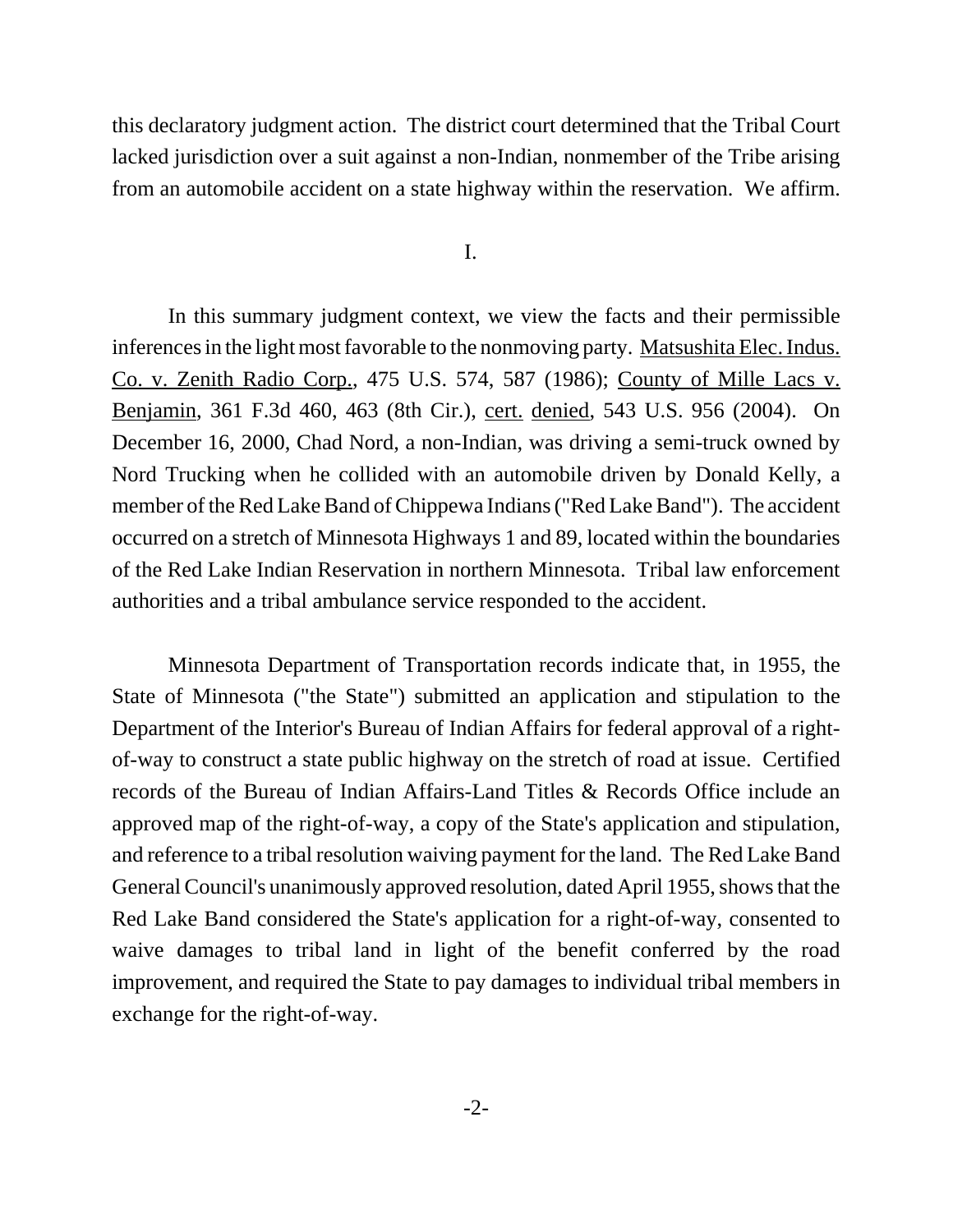In September 2001, Kelly sued the Nords in Tribal Court, seeking damages for personal injuries sustained in the accident. The non-Indian Nords filed a motion to dismiss for lack of jurisdiction, citing Strate v. A-1 Contractors, 520 U.S. 438, 442 (1997) (holding "tribal courts may not entertain claims against nonmembers arising out of accidents on state highways, absent a statute or treaty authorizing the tribe to govern the conduct of nonmembers on the highway in question"). The Tribal Court did not rule on the motion to dismiss until September 28, 2005, when it ultimately determined that it had jurisdiction over the dispute. In the meantime, the Nords had filed an action in federal court for a declaratory judgment that the Tribal Court lacked jurisdiction. The parties stipulated to a stay of the federal court action pending resolution of the Tribal Court appeal. The stay was lifted in early February 2006 after the Red Lake Court of Appeals affirmed the Tribal Court's determination that it had jurisdiction.

The Tribal Court then moved the federal district court to dismiss the declaratory judgment action and to stay discovery pending resolution of the motion to dismiss. The Nords filed a motion for summary judgment, arguing that the Tribal Court lacked jurisdiction over Kelly's suit against them. The Tribal Court moved alternatively for a continuance of the summary judgment hearing in order to permit discovery pursuant to Rule 56(f) of the Federal Rules of Civil Procedure. The district court granted summary judgment to the Nords and denied the Tribal Court's motions. The Tribal Court and  $Kelly<sup>2</sup>$  appeal the adverse grant of summary judgment.

## II.

We review *de novo* the district court's grant of summary judgment, applying the same standards as the district court. Plains Commerce Bank v. Long Family Land  $&$ 

 $2$ Kelly and the Tribal Court are both appellants and filed a joint appeal brief, but for the sake of simplicity and because tribal court jurisdiction is the only issue on appeal, we will refer only to the Tribal Court in our discussion.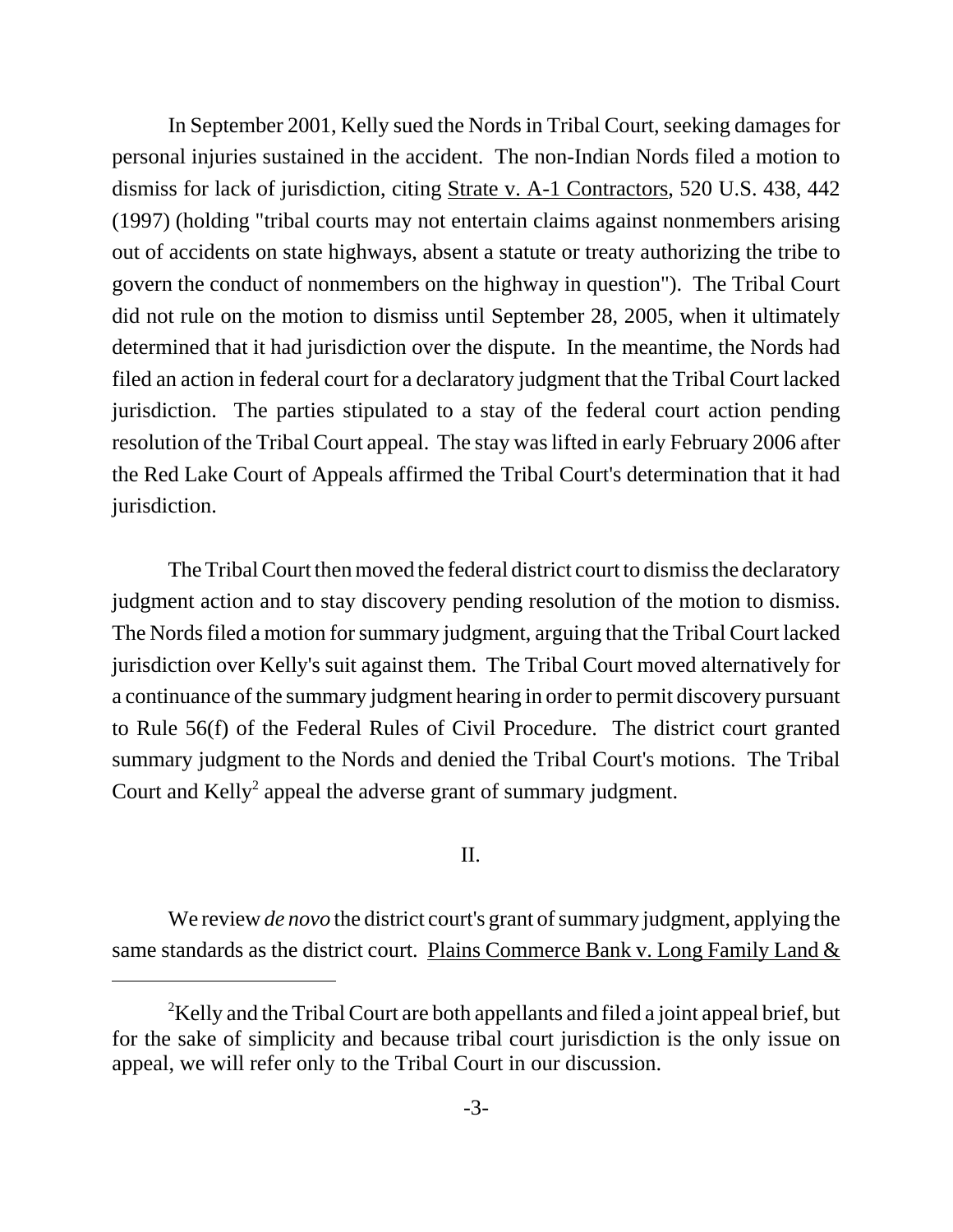Cattle Co., 491 F.3d 878, 884 (8th Cir. 2007), cert. granted, 128 S. Ct. 829 (Jan. 4, 2008) (No. 07-411). Summary judgment is appropriate if there is no genuine issue as to any material fact and the moving party is entitled to judgment as a matter of law. Id.; Fed. R. Civ. P. 56(c). We review for an abuse of discretion the district court's refusal to allow further discovery prior to ruling on a motion for summary judgment. Conner v. Reckitt & Colman, Inc., 84 F.3d 1100, 1103 (8th Cir. 1996). The district court does not abuse its discretion in denying a continuance and further discovery where the nonmoving party is not deprived of a fair chance to respond to the summary judgment motion. See Iverson v. Johnson Gas Appliance Co., 172 F.3d 524, 530 (8th Cir. 1999). Determining the extent to which an Indian tribe has the power to compel a non-Indian to submit to the civil jurisdiction of a tribal court is a question of federal law, Nat'l Farmers Union Ins. Cos. v. Crow Tribe of Indians, 471 U.S. 845, 852 (1985), and we review the issue *de novo*, Plains Commerce Bank, 491 F.3d at 884.

This case is controlled by the Supreme Court's decision in Strate, holding that "tribal courts may not entertain claims against nonmembers arising out of accidents on state highways, absent a statute or treaty authorizing the tribe to govern the conduct of nonmembers on the highway in question." 520 U.S. at 442. The Court's analysis in Strate began with the general and well-established proposition that "absent express authorization by federal statute or treaty, tribal jurisdiction over the conduct of nonmembers exists only in limited circumstances." Id. at 445; see also id. at 453 ("As to non-members . . . a tribe's adjudicative jurisdiction does not exceed its legislative jurisdiction," absent congressional direction otherwise.). The Court explained that, while "tribes retain considerable control over nonmember conduct on tribal land," id. at 454, generally, in the absence of a statute or treaty authorizing otherwise, and subject to two limited exceptions, "Indian tribes lack civil authority over the conduct of nonmembers on non-Indian land within a reservation," id. at 446. This general rule was set forth in Montana v. United States, 450 U.S. 544 (1981), which the Court in Strate referred to as "the pathmarking case concerning tribal civil authority over nonmembers." 520 U.S. at 445.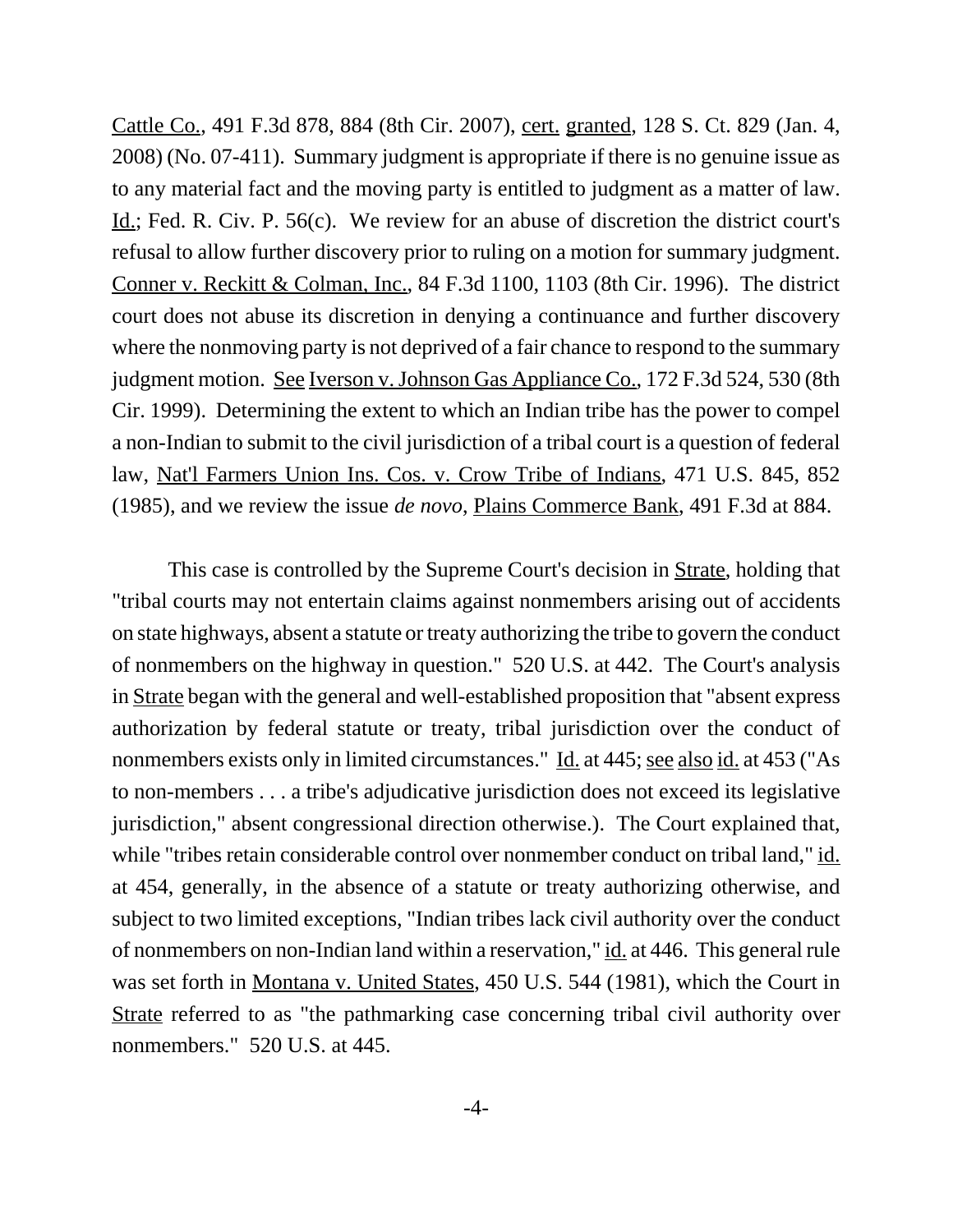The Court in <u>Strate</u> determined that the state highway at issue was the equivalent of non-Indian fee land for purposes of determining the tribe's jurisdiction over nonmembers, subject to the general rule of Montana, and found that neither of Montana's exceptions applied. The Montana exceptions provide that "Indian tribes retain inherent sovereign powers to exercise some forms of civil jurisdiction over non-Indians on their reservations, even on non-Indian fee lands" in the following circumstances: (1) to "regulate, through taxation, licensing, or other means, the activities of nonmembers who enter consensual relationships with the tribe, or its members, through commercial dealing[s]" and (2) "to exercise civil authority over the conduct of non-Indians on fee lands within its reservation when that conduct threatens or has some direct effect on the political integrity, the economic security, or the health or welfare of the tribe." 450 U.S. at 565-66. "Both Montana and Strate rejected tribal authority to regulate nonmembers' activities on land over which the tribe could not assert a landowner's right to occupy and exclude." Nevada v. Hicks, 533 U.S. 353, 359 (2001) (internal marks omitted). But see id. at 360 (cautioning that "[t]he ownership status of land . . . is only one factor to consider in determining whether regulation of the activities of nonmembers is 'necessary to protect tribal selfgovernment or to control internal relations,' though "[i]t may sometimes be a dispositive factor" (quoting Montana, 450 U.S. at 564)). These Supreme Court precedents indicate that, in applying the Montana exceptions, the key concept is that tribal authority to regulate nonmember activities exists where it is "'necessary to protect tribal self-government or to control internal relations." Id. at 360 (quoting Montana, 450 U.S. at 564); see also Strate, 520 U.S. at 459.

The district court determined that the facts of the present case are on all fours with Strate, and we agree. In Strate, as here, the dispute involved claims against a non-Indian<sup>3</sup> arising out of an automobile accident that occurred on a state highway

<sup>&</sup>lt;sup>3</sup>The dispute in **Strate** arose out of an accident between two non-Indians, whereas here, one party was a member. We find this to be a distinction without a difference, however, because in either case, the question is whether the tribe has jurisdiction over the nonmember.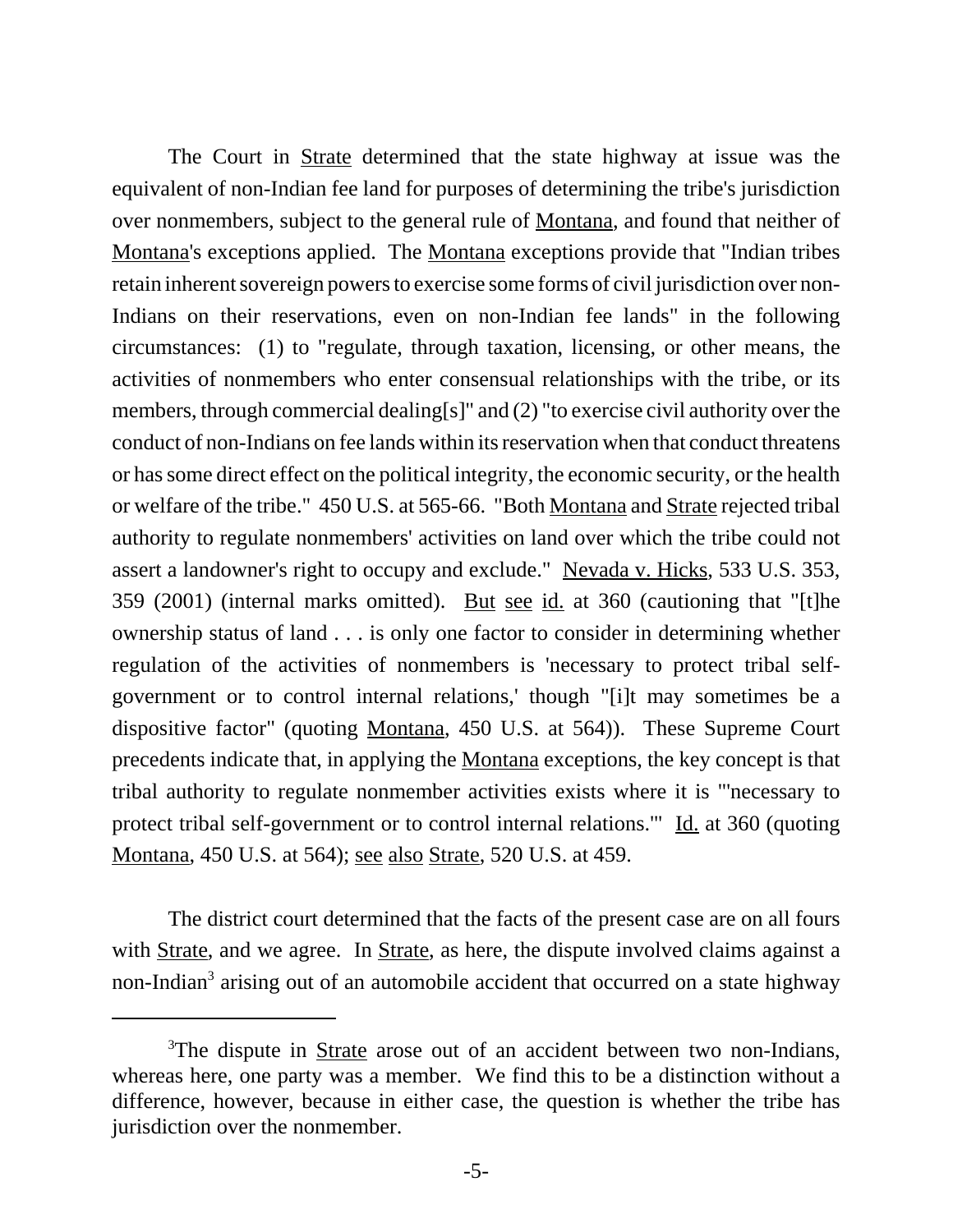within an Indian reservation on land in North Dakota held in trust for the Three Affiliated Tribes ("the Tribes"). The Court considered the federally granted right-ofway for the highway, finding that tribal officials had consented to the right-of-way, the Tribes had received just compensation, the purpose of the right-of-way was to facilitate public access, the traffic was subject to the state's control, and the easement included no reservation of tribal dominion or control over the right-of-way. See Strate, 520 U.S. at 455-56. In light of these facts, the Court determined that the Tribes did not enjoy "a landowner's right to occupy and exclude" on the stretch of highway at issue, rendering it the equivalent of non-Indian fee land within the reservation, and that neither of Montana's exceptions applied to a commonplace automobile accident dispute between strangers on a state public highway. Id. at 454-59. The Strate Court concluded that the parties were therefore left to pursue their claims "in the state court forum open to all who sustain injuries on North Dakota's highway." Id. at 459. Similarly here, the district court determined that no statute or treaty authorized the exercise of tribal jurisdiction over nonmembers on the state highway, the State had a federally granted right-of-way to construct and maintain this stretch of road as a public highway with the consent of the Red Lake Band and the payment of just compensation to individual members, and neither of the Montana exceptions applied because the parties were strangers involved in a commonplace automobile accident dispute.

The Tribal Court argues on appeal that the district court's "categorical" application of Strate ignores the Supreme Court's reasoning, which carefully considered the nature of the particular right-of-way at issue. We respectfully disagree. To the contrary, consistent with the analysis set out in Strate, the district court properly considered, and gave effect to, the relevant public records and pertinent regulations that established the federally granted right-of-way.

Specifically, the record contains Minnesota's 1955 stipulation and application to the Department of the Interior, pursuant to federal regulations, seeking permission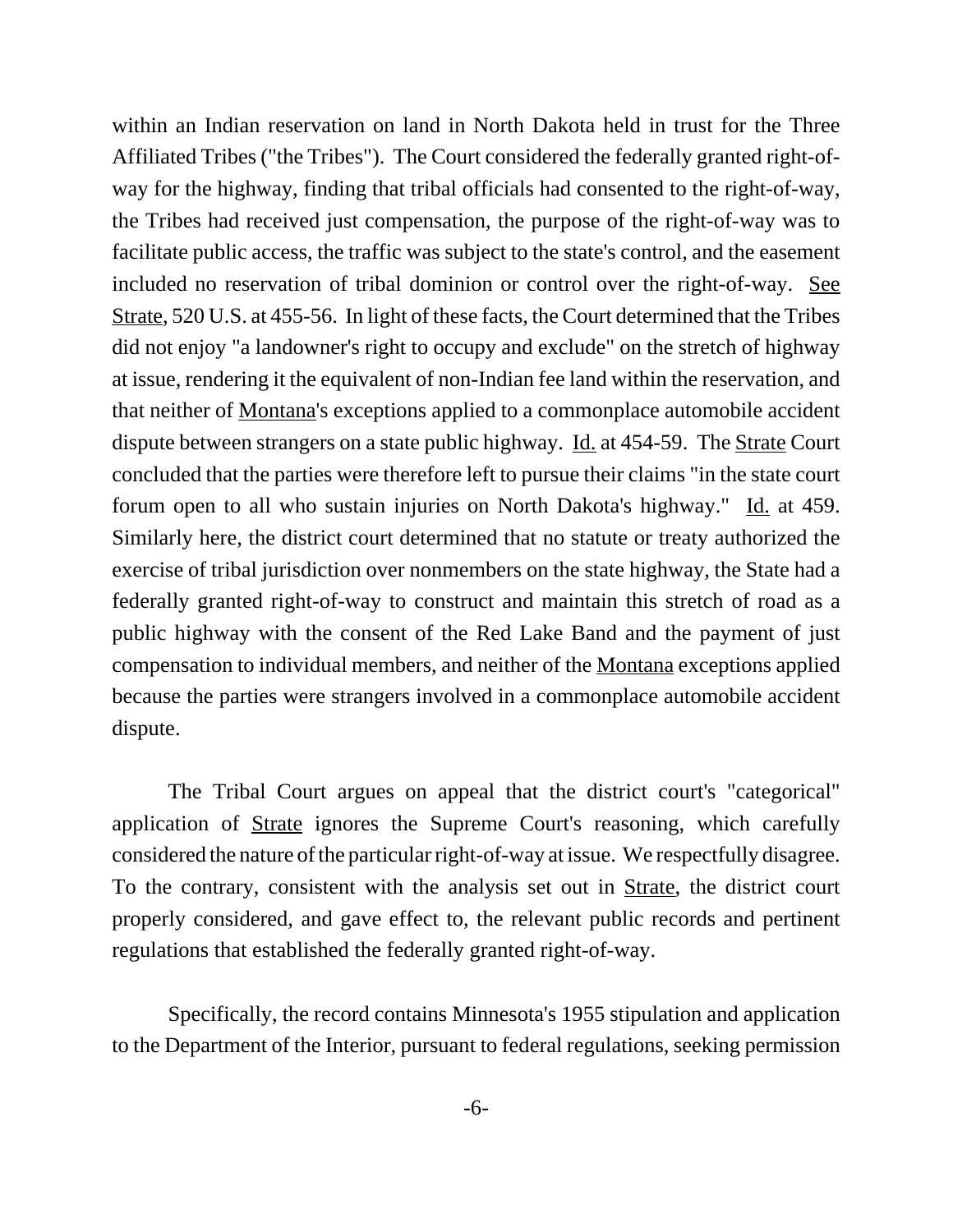to open and establish a public highway on this stretch of Indian land and stating that it will be part of the state trunk highway system pursuant to the Constitution of the State of Minnesota.<sup>4</sup> (J.A. at 57-62.) The record also contains the 1955 tribal resolution, unanimously approved by the Red Lake Band's General Council, referencing Minnesota's right-of-way application to construct the stretch of public highway at issue. (Id. at 26.) The resolution indicates that the road improvement will benefit the tribe, that the tribe waives compensation for damages, and that fair damages should be paid to individual tribal members. (Id.) An affidavit of the supervisor of the Minnesota Department of Transportation, Office of Land Management, certifies the existence of the easement, that the highway is serviced and maintained by the State of Minnesota, and that it is open to the public. (Id. at 30.) Having considered these documents, the district court then "categorically" applied the holding of Strate, finding it unnecessary to consider evidence of the parties' particular conduct with regard to the right-of-way, and we agree with the district court's analysis.

Consistent with the reasoning of Strate, we give effect to the plain language of the right-of-way granting instruments. There is no indication in the public records that the Red Lake Band retained any "gatekeeping right" over the public highway, no assertion that the right-of-way is no longer maintained as part of the State's highway, and no assertion that any statute or treaty grants or retains tribal authority over nonmembers in this situation. See Strate, 520 U.S. at 456. Therefore, the Red Lake Band has no "right of absolute and exclusive use and occupation" of that land, id. (internal marks omitted), and the public highway at issue, as in Strate, is the equivalent of alienated, non-Indian land for purposes of regulating the activities of nonmembers. See also Boxx v. Long Warrior, 265 F.3d 771, 775 (9th Cir. 2001) (considering the plain language of a right-of-way for a National Park Service road over Indian land and determining that the tribe had "expressly reserved no right to

<sup>&</sup>lt;sup>4</sup>The state constitution creates a trunk highway system "which shall be constructed, improved and maintained as public highways by the state." Minn. Const. art. 14, § 2.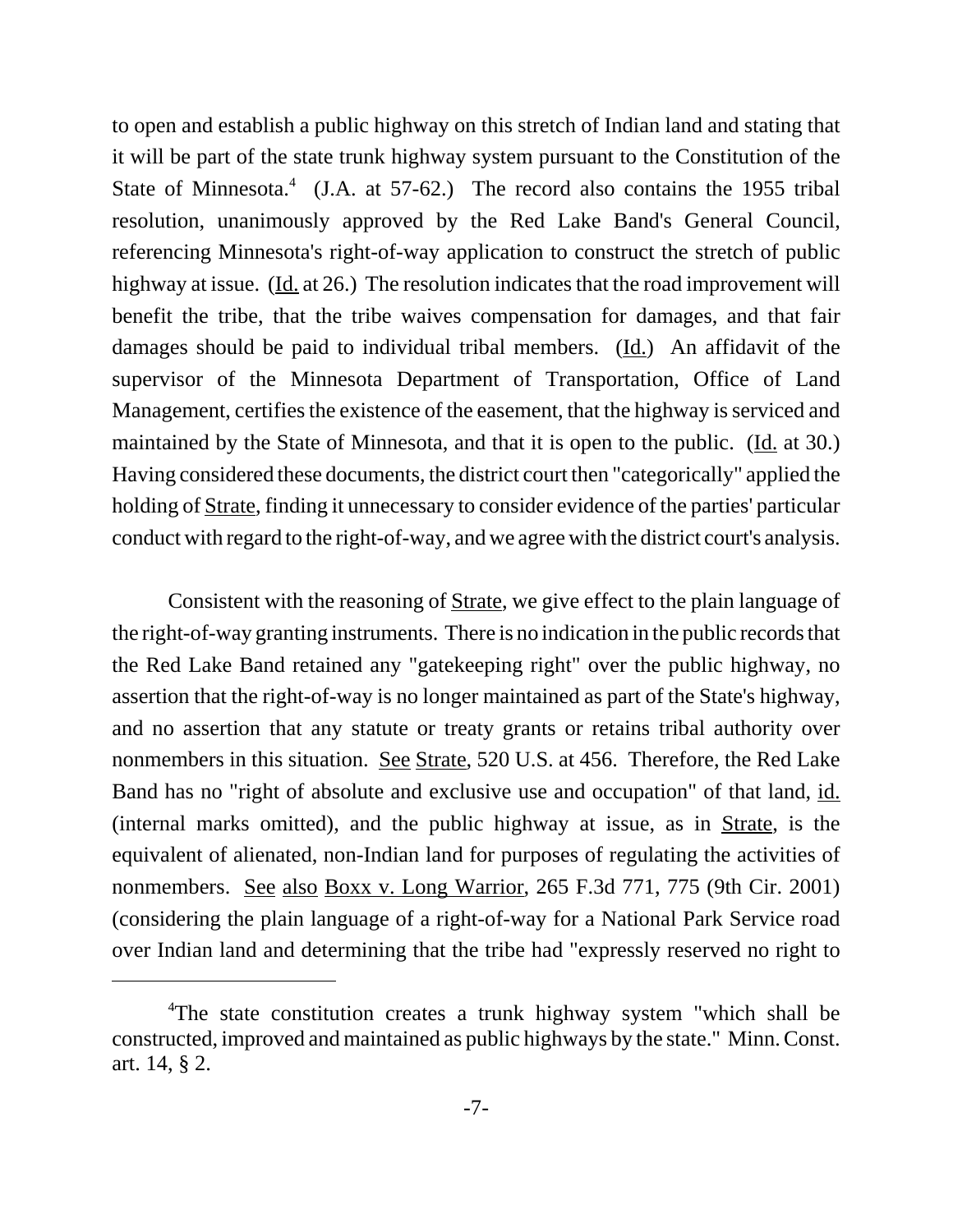exercise dominion or control over the right-of-way" (internal marks omitted)), cert. denied, 535 U.S. 1034 (2002), disapproved on other grounds, Smith v. Salish Kootenai Coll., 434 F.3d 1127, 1137 n.4 (9th Cir. 2006) (en banc).

The Tribal Court argues that additional discovery was necessary to demonstrate that the parties to the 1955 agreement believed the right-of-way would confer only limited rights to the State. Specifically, the Tribal Court asserts that evidence of the course of conduct between the Red Lake Band and the State would confirm their understanding that the right-of-way permitted only the construction, use, and maintenance of a highway and did not confer regulatory or adjudicatory authority on the State with regard to nonmembers.

We need not look to course-of-conduct evidence in this case. The Court in Strate plainly indicated that absent explicit authority otherwise, the loss of regulatory jurisdiction is implied with the loss of a landowner's right to occupy and exclude; and "[as] long as the stretch is maintained as part of the State's highway, the Tribe[] cannot assert a landowner's right to occupy and exclude." 520 U.S. at 456. Cf. South Dakota v. Bourland, 508 U.S. 679, 689 (1993) (stating that by taking reservation land for a dam and reservoir project, "and broadly opening up those lands for public use, Congress, through the Flood Control and Cheyenne River Acts eliminated the Tribe's power to exclude non-Indians from these lands, and with that the incidental regulatory jurisdiction formerly enjoyed by the Tribe"). This legal nature of a federally granted and unrestricted right-of-way to construct and maintain a public highway as a part of the state highway system on a reservation cannot be altered for purposes of nonmember governance by State practices that are merely deferential to, and respectful of, tribal authority. Cf. McDonald v. Means, 309 F.3d 530, 539 (9th Cir. 2002) (holding that a BIA road was a tribal road by considering the nature of the rightof-way at issue and finding that, although the tribe had relinquished certain gatekeeping rights by allowing public use of the road and collaborating with the BIA in maintaining it, the tribe had maintained other significant gatekeeping rights because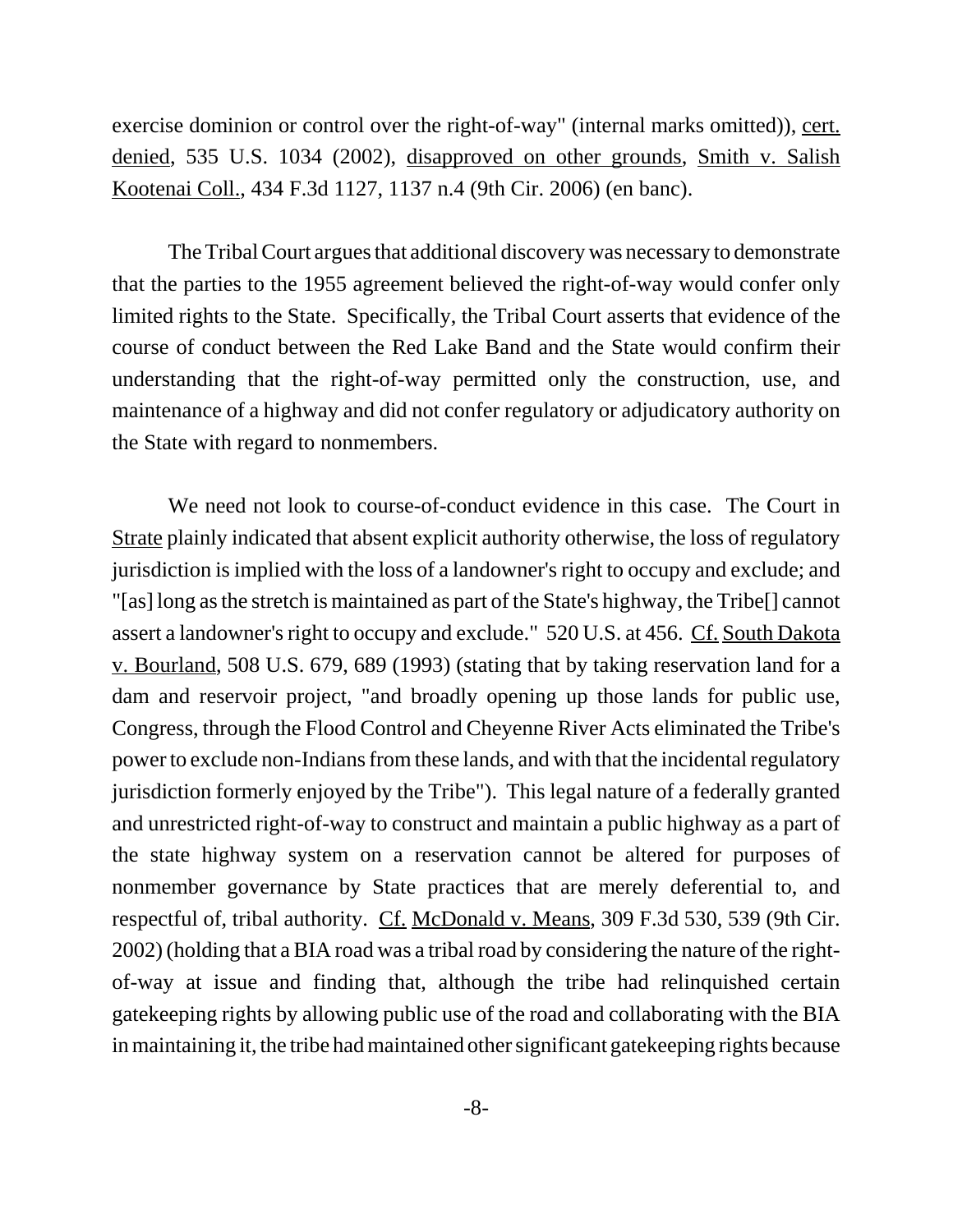the right-of-way was not granted to the state and the road did not form any part of the state's highway system). We do not understand the Band to be asserting that the parties' conduct will show that this stretch of Highways 1 and 89 is no longer a state highway. Absent some specific language reserving regulatory or adjudicatory powers to the Red Lake Band in the right-of-way documents or an assertion that the highway is no longer maintained as part of the State's highway system, no further evidence is needed.

Alternatively, the Tribal Court argues that the State's stipulation accompanying its application for a right-of-way did not comply with the federal regulations, and as a result, the right-of-way is void *ab initio*. We respectfully disagree. The regulations in effect at the time of the agreement required the State's right-of-way application to include a stipulation "expressly agreeing" to the terms of 25 C.F.R. § 256.7 (1951), which placed certain obligations on the party applying for a right-of-way. (J.A. at 69.) The State's 1955 application included the required stipulation, stating explicitly that the State agreed to "abide by all pertinent rules and regulations of the Department of the Interior." (Id. at 62.) The stipulation then made "special reference" to three of the five subsections listed in 25 C.F.R. § 256.7. Because the State expressly agreed to abide by "all pertinent regulations," we agree with the district court's conclusion that the failure to individually reference each subsection of § 256.7 does not render the right-of-way void.<sup>5</sup> Additionally, the Red Lake Band's 1955 tribal resolution

<sup>&</sup>lt;sup>5</sup>The Tribal Court's assertion that the State limited the scope of the right-of-way by specifically enumerating only three subsections of the regulation is without merit. The terms of § 256.7, as it existed in 1955, prescribed five responsibilities of the State regarding the right-of-way, i.e., to construct and maintain the right-of-way in a workmanlike manner, to pay promptly all damages due to landowners, to indemnify the landowners against liability for damages arising from the applicant's use of the lands, to restore the lands, and not to interfere with the landowner's use of the right-ofway. (J.A. at 69.) The State's omission of "special reference" to two of its obligations to the Band, when it explicitly agreed to abide by all of them, does not reserve to the Band any adjudicative authority over nonmembers on the public highway.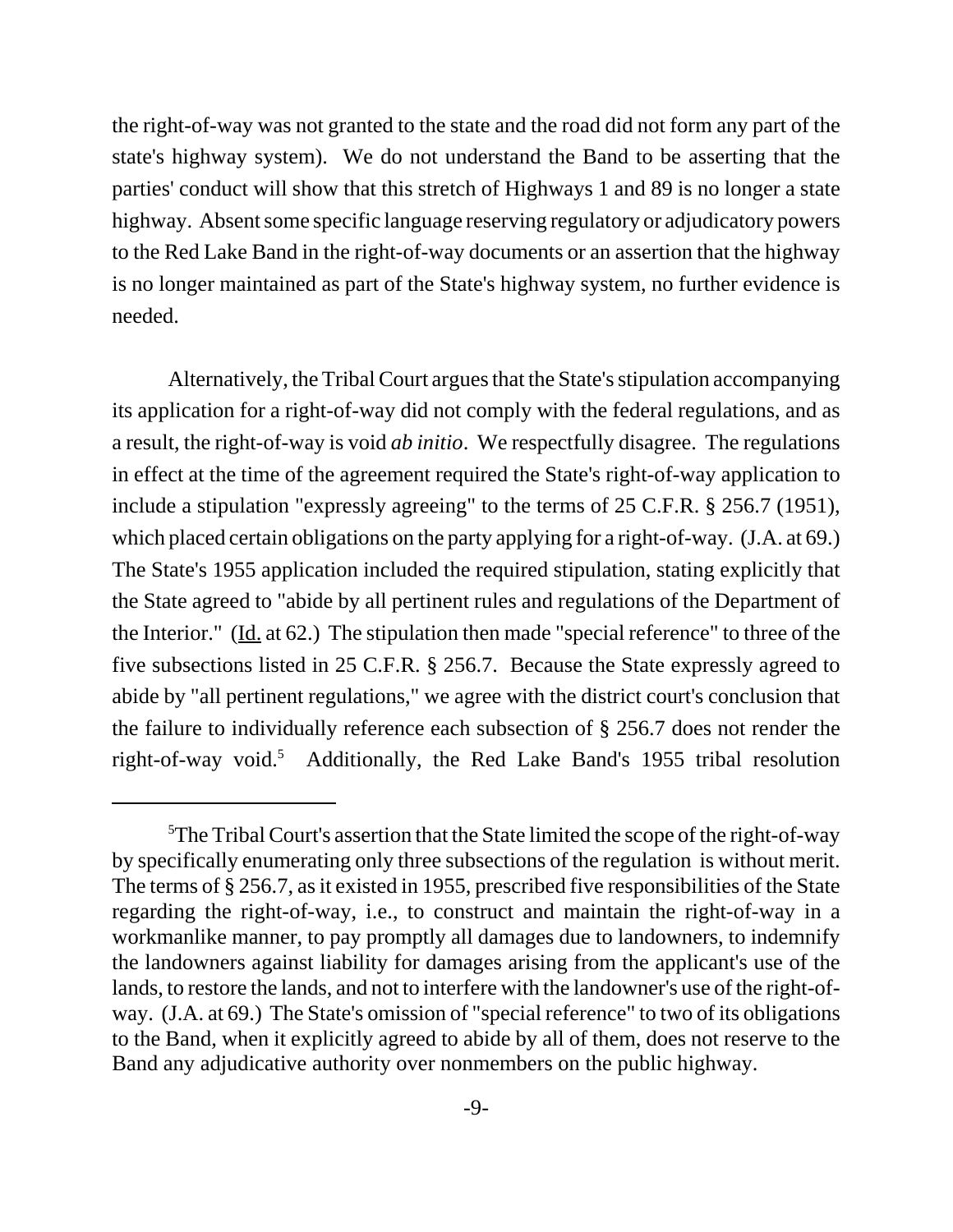evidences consent to the right-of-way as requested in the application and stipulation, and the Band has never administratively challenged the validity or scope of this rightof-way.

Finally, the Tribal Court asserts that additional discovery is necessary to determine the applicability of the Montana exceptions, but we conclude that the record is adequate for this analysis as well. The first exception "covers activities of nonmembers who enter consensual [commercial] relationships with the tribe or its members." See Strate, 520 U.S. at 456-57 (internal marks omitted). The record indicates that Nord was driving a semi-truck owned by Nord Trucking, a company that had a consensual commercial relationship with the Red Lake Band to haul and remove timber from the reservation, but the accident gave rise to a simple tort claim between strangers, not a dispute arising out of the commercial relationship. The accident did not involve the Red Lake Band itself, and although the individual injured was a member of the Red Lake Band, he was not a party to the commercial relationship. The Tribal Court asserts that additional discovery is necessary to determine the facts regarding whether Nord was driving in connection with a contract with the Red Lake Band or on a personal errand. We conclude that such facts would not be material in this situation because the dispute merely involves the tortious conduct of "a run-of-the-mill highway accident" between strangers, and no amount of discovery can alter the nature of that claim. <u>See id.</u> at 457 (internal marks omitted) (holding that the first exception did not apply to a highway traffic accident dispute that was "distinctly non-tribal in nature" (internal marks omitted)); see also Plains Commerce Bank, 491 F.3d at 886-87 (explaining that under Strate, the consensual relationship exception of Montana does not apply to a purely accidental encounter between two strangers but requires a nexus between a preexisting consensual commercial relationship between the parties and the personal injury claim).

The second Montana exception does not apply because Strate determined as a matter of law that the lack of tribal jurisdiction over a tort claim arising from an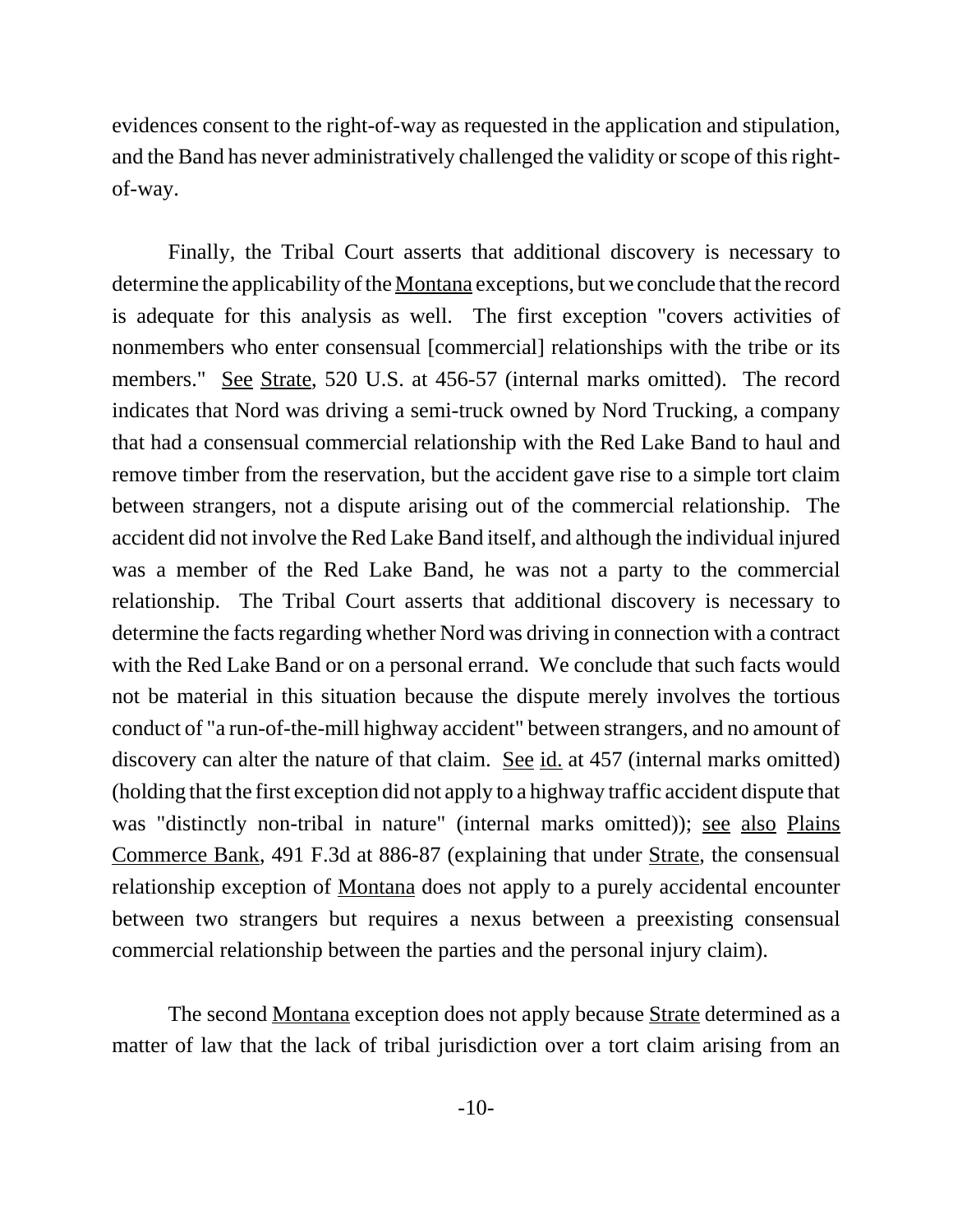ordinary automobile accident on a state highway running through Indian land does not threaten or have any direct effect on "the political integrity, economic security, or the health or welfare of the tribe." See Strate, 520 U.S. at 457-59 (internal marks omitted). The only distinguishing fact is that **Strate** involved a non-Indian plaintiff whereas the injured plaintiff in this case is a member of the Red Lake Band, but this distinction is insignificant. The Court in Strate expressly cautioned against reading the second Montana exception in isolation to apply to the personal health and welfare of a few individual members. See id. at 457-58 ("Undoubtedly, those who drive carelessly on a public highway running through a reservation endanger all in the vicinity, and surely jeopardize the safety of tribal members. But if Montana's second exception requires no more, the exception would severely shrink the rule."). "[A] tribe's inherent power does not reach beyond what is necessary to protect tribal selfgovernment or to control internal relations." Id. at 459 (internal marks omitted).

We do not disagree with the Tribal Court's assertion that the Red Lake Band is unique in many respects and has long opposed intrusions on its land. See, e.g., 28 U.S.C. § 1360 (specifically exempting the Red Lake Band from legislation extending the state's civil jurisdiction over claims involving Indians); County of Beltrami v. County of Hennepin, 119 N.W.2d 25, 30 (Minn. 1963) (noting that the Red Lake Band was excluded from the legislation at its own insistence). However, we cannot agree with the assertion that, contrary to the language of Strate, the Band's ability to regulate and to exercise adjudicatory authority over nonmembers on the highway is important to its tribal sovereignty. The Band exercised its sovereignty by consenting to a right-of-way that permitted the State to construct and maintain a public highway on its reservation, without specifically reserving any regulatory or adjudicatory authority over nonmembers using the highway. Again, as long as the highway remains part of the State's highway system, the Red Lake Band has lost its "right of absolute and exclusive use and occupation, [which] implies the loss of regulatory jurisdiction over the use of the land by others." Strate, 520 U.S. at 456 (internal marks omitted).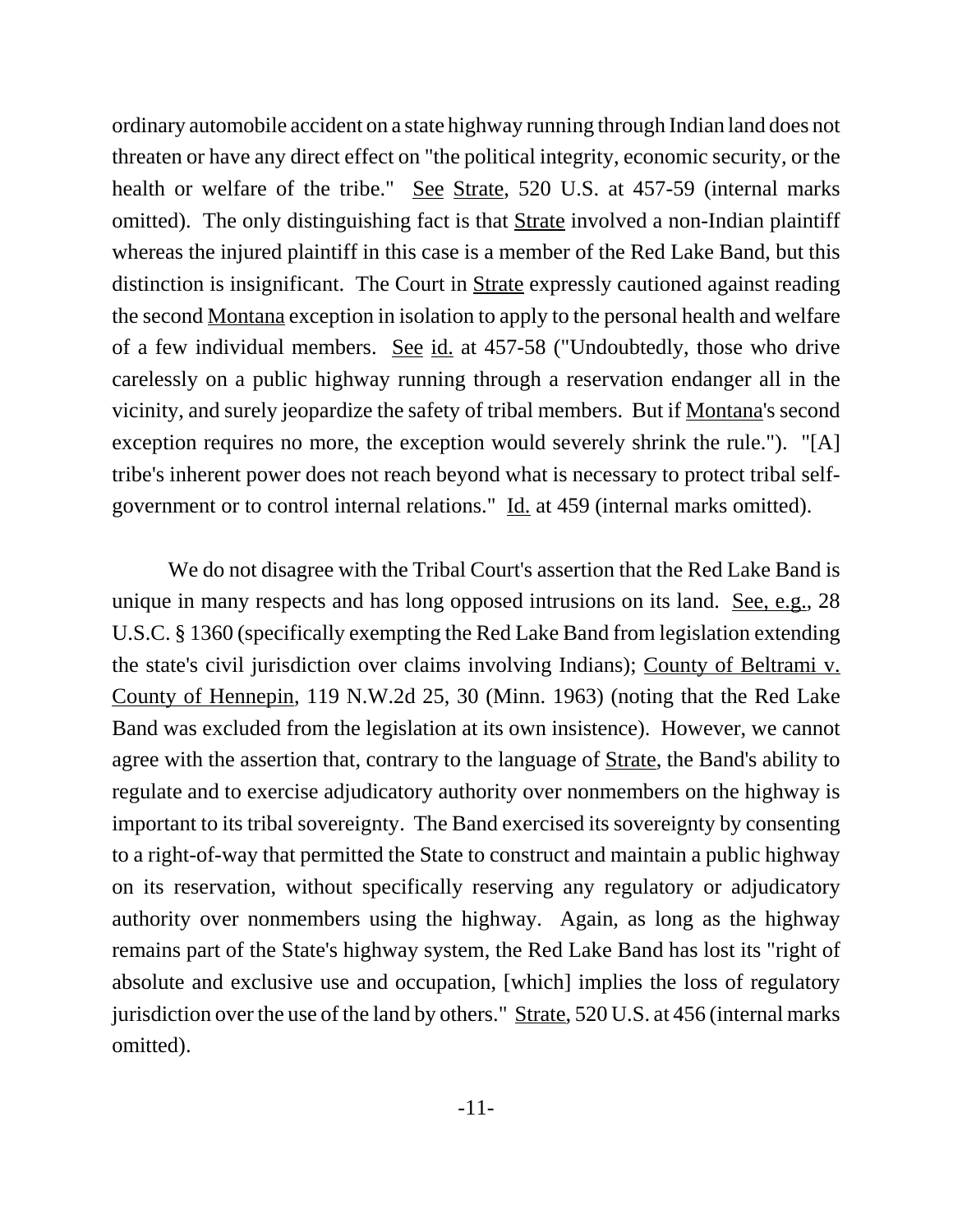The district court did not abuse its discretion in refusing to permit further discovery, and summary judgment, declaring that the Tribal Court lacked jurisdiction over this dispute, was proper as a matter of law. Accordingly, we affirm the judgment of the district court.

## MURPHY, Circuit Judge, concurring.

Although I concur in the result and in most of the court's analysis, I write separately to highlight more fully the unique legal status of the Red Lake Band of Chippewa Indians and the Red Lake Reservation. In respect of the band's sovereignty and special history, it is proper to examine all the circumstances thoroughly before its courts are divested of jurisdiction.

It is difficult to overstate the differences between the Red Lake Reservation and nearly all other Indian reservations. The Red Lake Band has retained extensive sovereignty over its reservation, subject only to federal law which specifically addresses Red Lake and to preemptive federal criminal law. It has retained much of the autonomy and sovereignty that existed on all reservations at the time the Supreme Court decided Worcester v. Georgia, 31 U.S. 515, 561 (1832), which recognized that Indian tribes maintained a government to government relationship with the United States to which the states were not parties. See Comm'r of Taxation v. Brun, 174 N.W.2d 120, 122 (Minn. 1970). Although the Court has long since abandoned the Worcester rule that "'the laws of [a State] can have no force'" within reservation boundaries, Nevada v. Hicks, 533 U.S. 353, 361–62 (2001), quoting Worcester, 31 U.S. at 561, that rule largely holds true as to the Red Lake Reservation.

Unlike other tribes and reservations, including the Three Affiliated Tribes of the Fort Berthold Indian Reservation where the accident in Strate occurred, the Red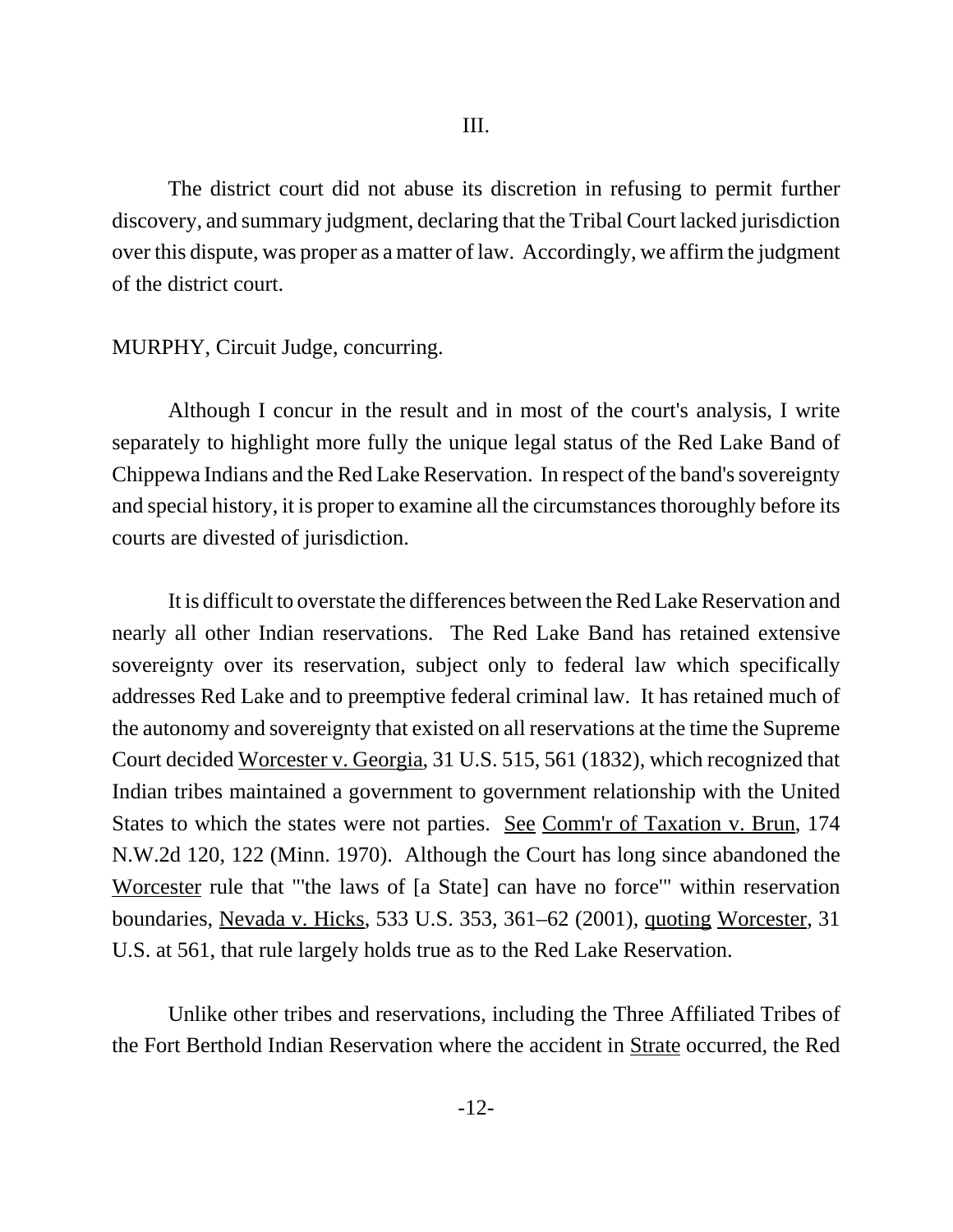Lake Band has retained its government to government relationship with the United States. As part of its retention of significant sovereignty, the tribe was only one of three to resist the extension of state criminal and civil jurisdiction to cover claims involving Indians. See 18 U.S.C. § 1162; 25 U.S.C. §§ 1321–26; 28 U.S.C. § 1360; but see State v. Holthusen, 113 N.W.2d 180, 187–88 (Minn. 1962) (state has jurisdiction over crimes committed on the Red Lake Reservation by non Indians against non Indians).

Also unlike nearly all other reservations, the land of the Red Lake Reservation "has never been formally ceded to the United States."<sup>6</sup> Brun, 174 N.W.2d at 122; see Minnesota v. Hitchcock, 185 U.S. 373 (1902) (detailed history of the formation of the Red Lake Reservation). The Red Lake Band successfully resisted allotment, making the reservation a "closed" reservation in which all lands are held communally by the tribe.<sup>7</sup> This status has made Red Lake perhaps the most insular and nonintegrated reservation in the United States; it has also preserved for the band an independence not experienced on other reservations. The tribe has the right to control who is allowed to enter and to live on the reservation. At one time the tribe required nonmembers working or engaging in business on the reservation to apply for passports. In the past the tribal council has barred journalists from the reservation. After the tragic shootings at Red Lake High School in March 2005, as one example, journalists who ventured onto the reservation past a designated parking lot faced arrest for trespass.

<sup>&</sup>lt;sup>6</sup>The tribe ceded large portions of the original reservation to the United States but has never ceded the largest part of the current reservation centered around Lower Red Lake where the accident at issue occurred. See United States v. Minnesota, 466 F. Supp. 1382, 1386–87 (D. Minn. 1979) (describing three treaties by which the Red Lake Band ceded land to the federal government). The Red Lake Band refers to this land as the "diminished" reservation.

<sup>&</sup>lt;sup>7</sup>The Red Lake Reservation is apparently one of only two reservations in the nation to enjoy this status.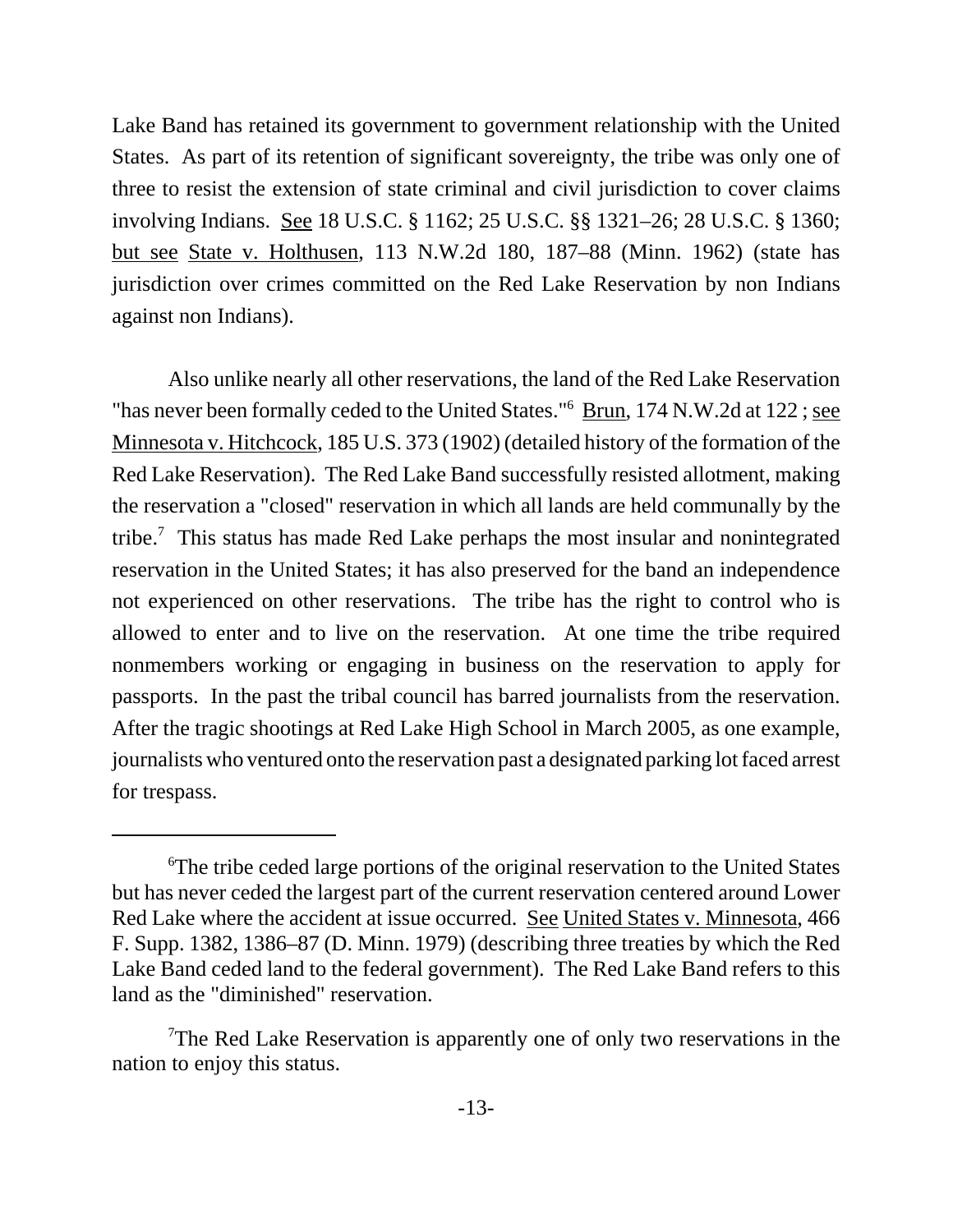The state's approach to the Red Lake Reservation is reflected in the Minnesota Department of Transportation's manner of dealing with the tribe. Employee Joseph McKinnon's affidavit indicates that the Department treats the Red Lake Reservation as a foreign jurisdiction and requests permission from the tribe before entering the reservation to perform maintenance work on the state highway, unlike the manner in which the state treats all other Minnesota reservations. Moreover, state law enforcement agencies, including the state patrol, do not have authority over members on the reservation, even on the state highway. See Red Lake Band of Chippewa Indians v. State, 248 N.W.2d 722, 728 (Minn. 1976); see also State v. Stone, 572 N.W.2d 725 (Minn. 1997) (state may not enforce driving laws against members of an Indian tribe within the tribe's reservation).

Despite the fact that the accident in this case involved a member of the band<sup>8</sup> and despite the significant difference between Red Lake and the Fort Berthold Indian Reservation, I agree that the record shows that this accident occurred on a state highway for which Minnesota had obtained a valid right of way that is open to the public and that is maintained as part of the state trunk highway system. I therefore agree that the district court did not err by granting summary judgment to the Nords.

<sup>&</sup>lt;sup>8</sup>Unlike Strate the injured here, Donald Kelly, is a member of the Red Lake Band and therefore the band was not necessarily a "'stranger[] to the accident.'" Strate v. A-1 Contractors, 520 U.S. 438, 457 (1997), quoting A-1 Contractors v. Strate, 76 F.3d 930, 940 (8th Cir. 1996). Although the other driver, Chad Nord, is a nonmember, he was driving a vehicle owned by Nord Trucking which had a contract with the band to haul timber from the reservation. See Montana v. United States, 450 U.S. 565–66 (1981) ("A tribe may regulate, through taxation, licensing, or other means, the activities of nonmembers who enter consensual relationships with the tribe or its members, through commercial dealing, contracts, leases, or other arrangements."). There is, however, no evidence suggesting that that relationship had any causal effect on the accident.